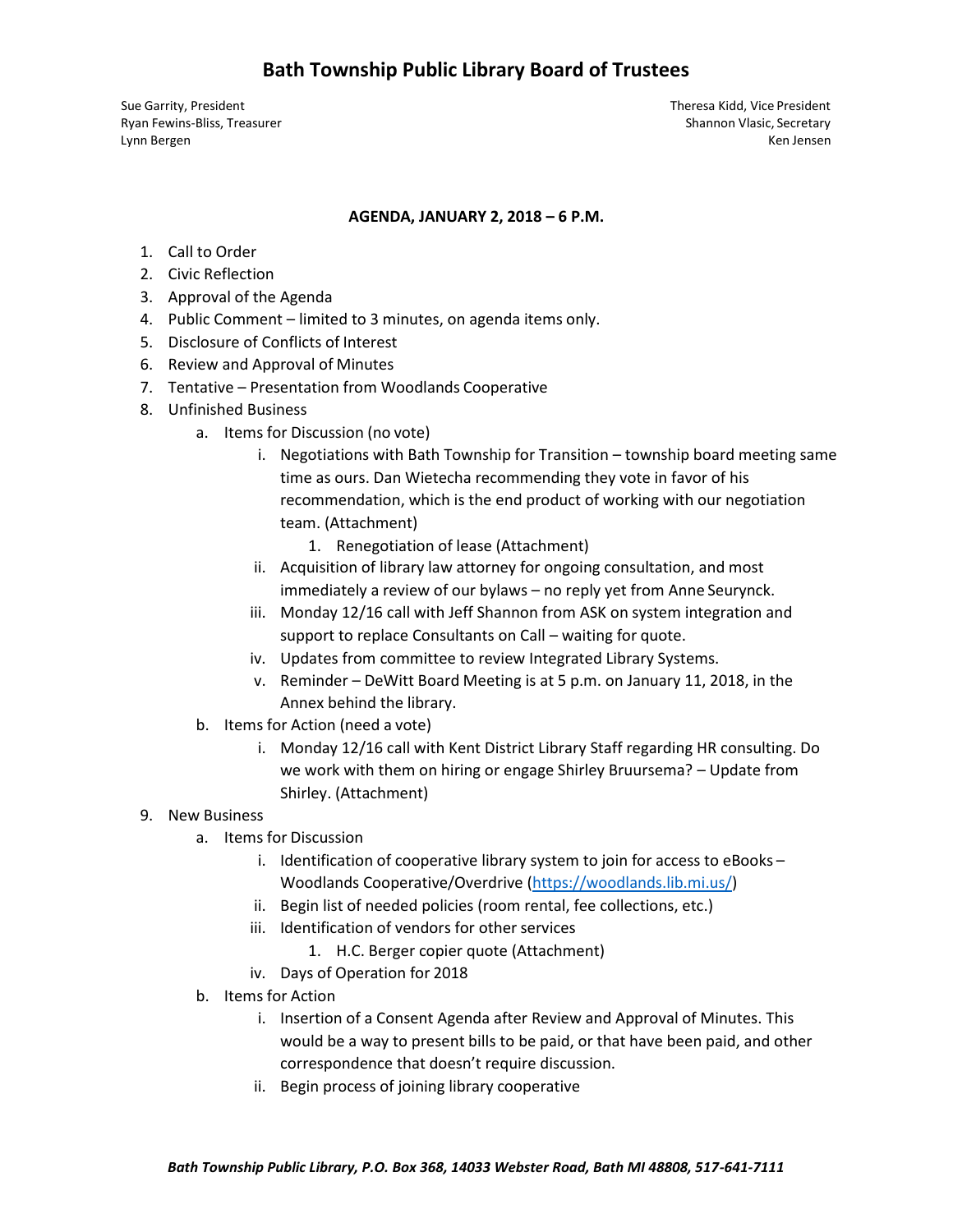# **Bath Township Public Library Board of Trustees**

Sue Garrity, President Theresa Kidd, Vice President

Ryan Fewins-Bliss, Treasurer Shannon Vlasic, Secretary Shannon Vlasic, Secretary Lynn Bergen Ken Jensen Ken Jensen Ken Jensen Ken Jensen Ken Jensen Ken Jensen Ken Jensen Ken Jensen Ken Jensen

- iii. Resolution to join Michigan Municipal League to make use of their insurance products. This includes Workers Comp, Directors and Officers, Liability and Property. (Attachment will be brought to meeting)
- 10. Librarian's Report
- 11. Public Comment Limited to 3 minutes
- 12. Board Member Comments
- 13. Adjournment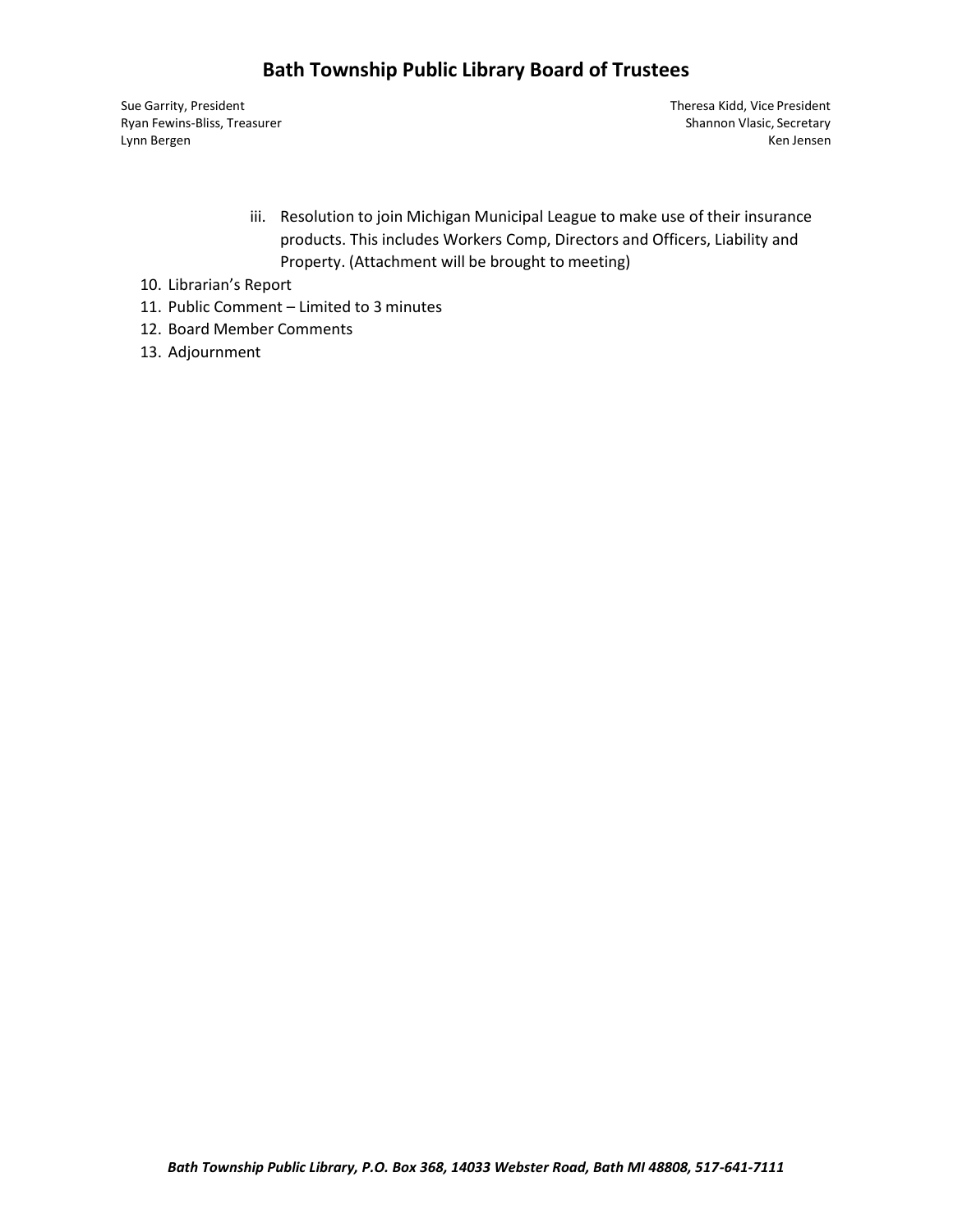Minutes 12-19-2017

Board Attendance: Sue Garrity, Lynn Bergen, Theresa Kidd, Ken Jensen, Shannon Vlasic, Ryan Fewins-Bliss

Public: Dan Wietecha, Township Superintendent; Derek Barth & Alex Suarez, library staff; Jasmine Shank, Bath High School student

Meeting called to order at 6:00pm by Sue.

Moment of civic reflection (flag needed)

Lynn moves to allow Sue to purchase flag for board room after research into what type of flag is needed most for group events. Shannon 2nd, all approve.

Approval of tentative agenda by Lynn, supported with second by Theresa, all approve.

Disclosure of conflict of interest- none.

Theresa moves to approve last weeks minutes, Lynn 2nd, all approve.

DISCUSSION:

Transition: Per Dan Wietecha, Township will vote on January 2nd to approve Library transition requirements.

Negotiations: Lynn moves to give negotiations committee (Sue, Ryan, Shannon) responsibility and okay to move forward with decision making regarding transition requirements, Theresa 2nd, all approve.

Termination of penal contract with Dewitt: Murphy & Spagnuolo for opinion. Once termination of this contract is complete, no conflict of interest will exist with Anne Seurynck. Sue will get rates for both attorneys. Put on agenda for first January meeting.

Ryan and Sue meeting with KDL re: HR consulting & Paychex system. Sue will speak with Shirley re: recruiting prices & services vs. prices for services provided by KDL. Put on agenda for 1st January meeting.

Sue spoke with Jeff Shannon from ASK re: replacing Consultants on Call, our IT provider. ASK should come in significantly under what we currently pay Consultants on Call. Sue will provide price quote at next meeting.

Integrated Library Systems: Ken has gotten quotes from Verso, Atrium and Biblionics. Verso is recommended by Dewitt. Price is much cheaper than originally projectedroughly 8k for 5 years.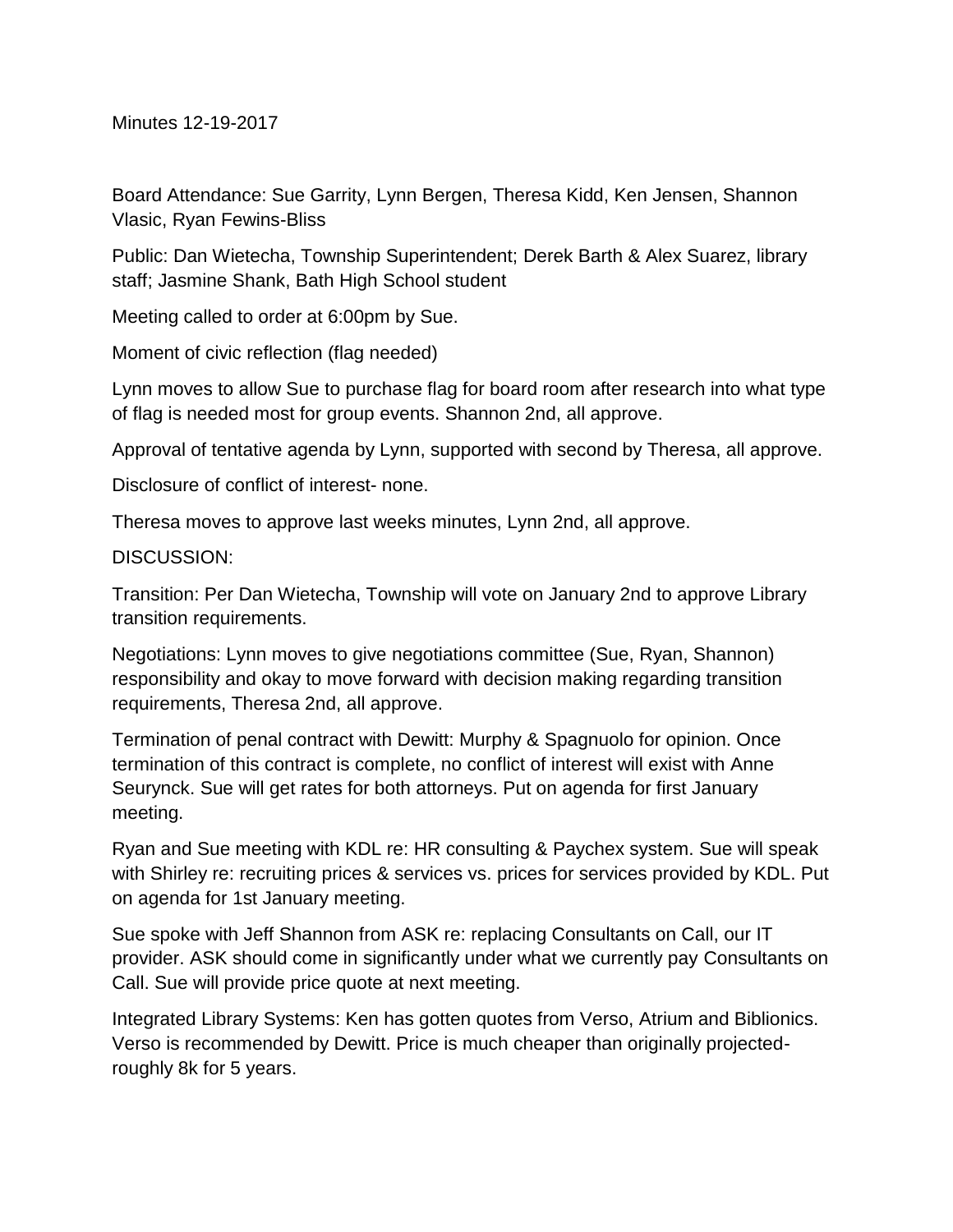Shannon moves to create Integrated Library Systems sub-committee of Ken, Theresa, and Sue with additional input and assistance from Linda Neely. Theresa 2nd, all support.

## ACTION:

Theresa moves into public budget hearing, Ryan 2nd, all support.

Budget based off Thomas Township Public Library which has similar population and needs as Bath Township.

Some edits: less funds to be allocated Integrated Library Systems, + 50-60k in penal funds that we were not anticipating receiving from 2016.

State Aid begins in 2019.

Expected revenue will be 340k.

No public comment.

Theresa moves to close public hearing, Ryan 2nd, all in favor.

Lynn moves to approve budget with changes presented as discussed. Ken 2nd, all in favor.

EIN obtained. Resolution needed in order to open bank account. Draft provided. Shannon moves to approve with amended language concerning VP and \$1,000 limit. (Changes made, re-printed and signed by all board members) Theresa 2nd, all approve.

Lynn moves to keep township cleaning services for 3 months and re-evaluate in March. Ryan 2nd, all approve.

#### NEW BUSINESS:

Dewitt Library Meeting: Requests our presence at next meeting to go over negotiations with board. Several options- Dewitt wants 2017 penal fines paid.Ryan moves to empower Sue to operate as our negotiator with Dewitt Library regarding transition and penal fine termination. Lynn 2nd, all approve.

Ken will email top 3 ILS's re: time frame and equipment needed for conversion. This may lessen amount of time before we can provide our own MELCAT services.

Documents delivered to Library of Michigan re: legal establishment. Class C based on population- this may change with next census. This potential change may or may not impact budget and expenses.

Ken- Woodlands Library Cooperative offered to come to meeting.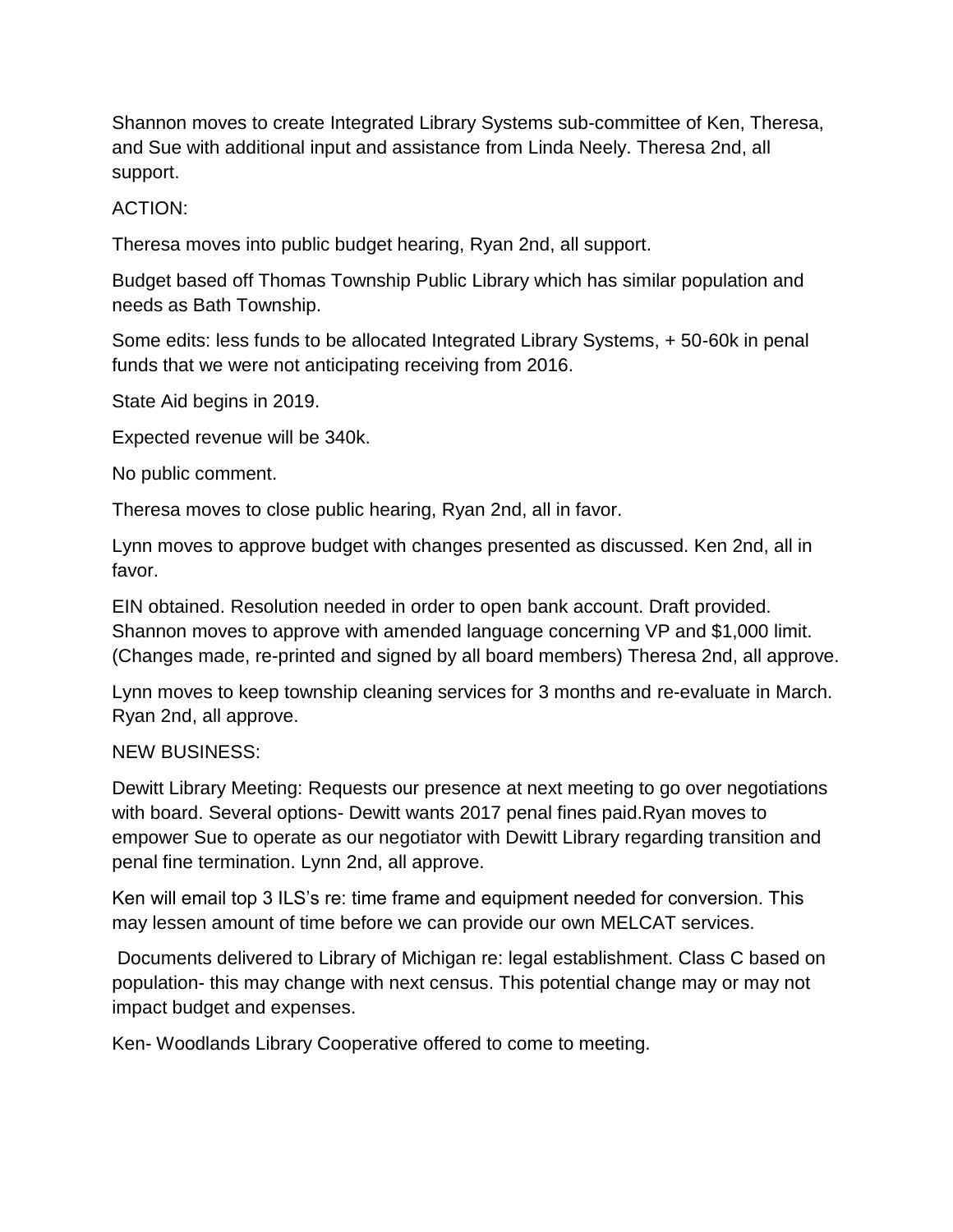Theresa- Logo design; Melissa from Eggleston Gallery suggested two people; Marc Rakas and Matt Mulford. Matt charges flat rate of \$50/hour. Mark's costs vary but will come in between \$500-\$2500. Put on agenda for 1/16.

Sue: Each trustee should keep running list of needed policies to bring up after we get things up and running.

PUBLIC COMMENT:

Jasmine Shank, Civics Student at Bath High School

Ryan moves to adjourn, Lynn 2nd, all support.

Meeting adjourned at 8:10pm.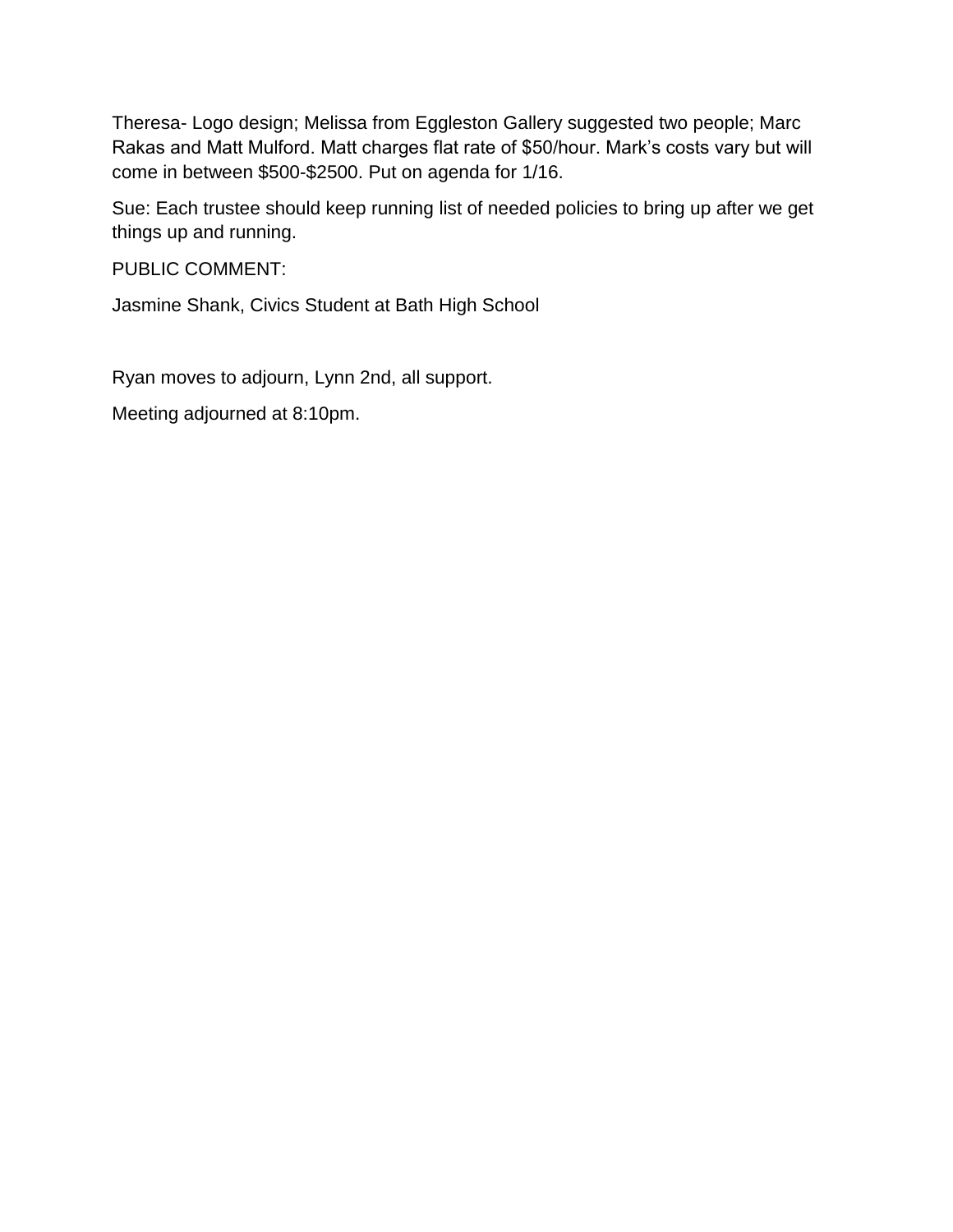# **Bath Township Public Library Board of Trustees**

Sue Garrity, President Theresa Kidd, Vice President Ryan Fewins-Bliss, Treasurer Shannon Vlasic, Secretary Shannon Vlasic, Secretary Lynn Bergen Ken Jensen Ken Jensen Ken Jensen Ken Jensen Ken Jensen Ken Jensen Ken Jensen Ken Jensen Ken Jensen

#### Updated: December 27, 2017

Dan Wietecha, Superintendent Bath Charter Township 14480 Webster Rd Bath, MI 48808

Dear Dan:

Thank you for attending our Bath Township Public Library Board of Trustees meeting on December 19, 2017.

At that meeting, we discussed a transition proposal that would encompass all of the needs of the Library and the Township. The Library Board reaffirmed its intention for its negotiation committee to work out the details with the Township due to the quick timeframe in which these items need to be resolved. Please find the negotiation committee's proposal below.

- 1. The Township will reimburse the Libary for 1 week of payroll from December 24-30, 2017. Staff are under the leadership and decision-making of the Township until December 31 – evidenced by the Township's decisions about opening and closing and work hours that week. Because the Township's last payroll run for 2017 is on December 22, staff are left with one week prior to the Library's payroll beginning on January 1. The Library will issue an invoice for these funds dated December 31, within the Township's fiscal year. The Library will not change the hours for staff that have already been set and approved by the Township for this week. Estimated cost: \$800.00
- 2. The Township will provide maintenance services from January 1 March 31, 2018 for no more than 3 hours per week at a rate of \$19.25 per hour. The Library will have access to "on-call," at-cost maintenance services from the Township in the case of an emergency. The Library will provide any cleaning supplies and paper products. Estimated cost: \$750.00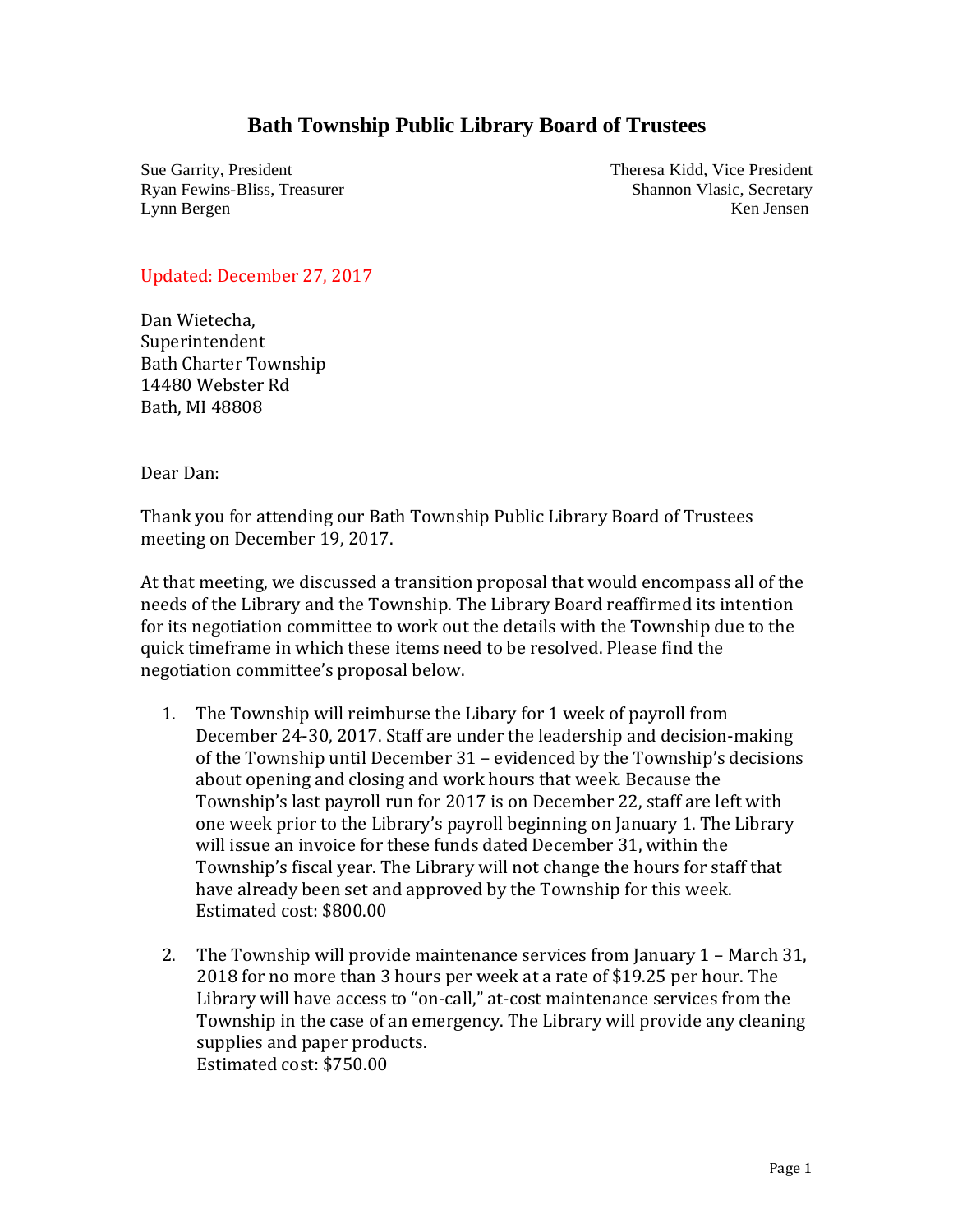- 3. The Township will pay the monthly lease payment to the landlord until such time as the Library can successfully secure a transfer in lease ownership but no longer than March 31, 2018. The Library will reimburse the Township in full for these costs inclusive of required insurances within said lease. Estimated cost: \$1000.00
- 4. The Township will pay routine bills as a continuation of Library Center services until such time as the Library can successfully transfer those costs into the Library's name, finds other appropriate methods of securing such services and/or chooses not to continue such services. Notification of the Library Board Treasurer will be provided prior to the Township paying any of these bills. The Library will reimburse the Township in full for these costs. Estimated cost: \$200.00
- 5. The Library will purchase the Township's non-monetary assets of theLibrary Center in their entirety, which currently reside at 14033 Webster Rd, Bath, MI 48808. Cost: \$1.00
- 6. After the final day of each month, the Township Superintendent and the Library Treasurer will convene to determine amount owed to the Township to be paid no later than the  $10<sup>th</sup>$  of the following month.

We look forward to hearing from you regarding this proposal. If you should have any questions, please don't hesitate to reach out to us.

Thank you from the negotiation committee:

Sue Garrity, The Ryan Fewins-Bliss, Shannon Vlasic, President Treasurer Secretary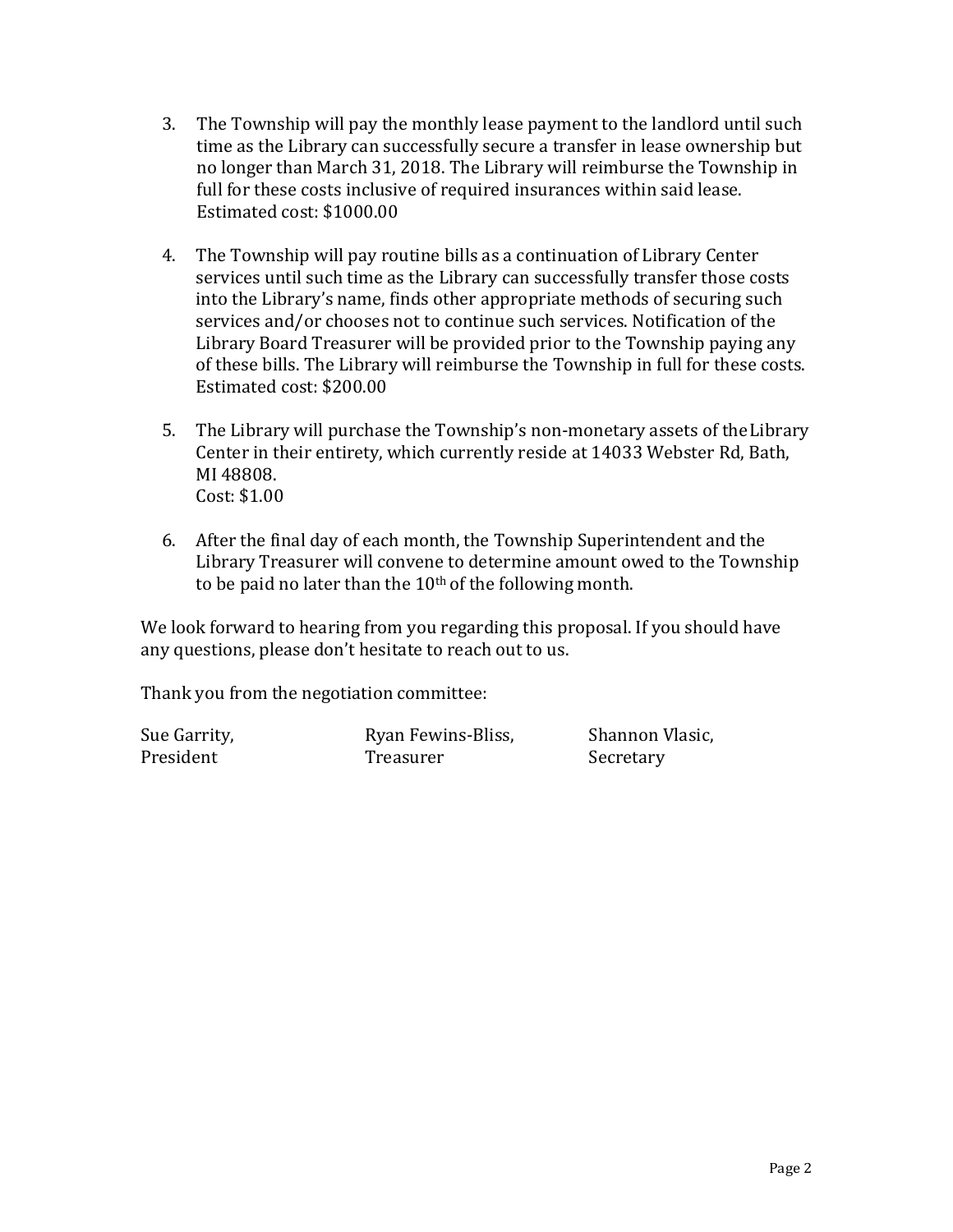*Superintendent Trustee*



#### **MEMORANDUM**

**TO: Board of Trustees**

**FROM: Dan Wietecha, Superintendent**

**DATE: December 28, 2017**

**RE: Library Transition Proposal**

## **Attachment: 12/27/2017 Correspondence from Bath Township Public Library Board of Trustees**

#### **Recommendation:**

**Approve the following conditions for transition of responsibility of library operations from Bath Charter Township (Township) to Bath Township Public Library (Library):**

- **1.** The Library will provide employees to operate the library from December 23 through December 31, 2017. The Township will reimburse the Library for the wage expenses.
- **2.** From January 1 through March 31, the Township will provide basic custodial service up to 3 hours per week at \$19.25 per hour; the Township will provide additional custodial / maintenance service at cost when requested by the Library. The Library will reimburse the Township for the custodial / maintenance services performed. The Library will provide any cleaning supplies and paper products.
- **3.** The Township will pay monthly lease payments on the premises through the earlier of either March 31, 2018, or the assignment or transfer of the lease to the Library. The Library will reimburse the Township for all lease payments plus the cost of insurance. The Township and Library will work together to have the Lease assigned or otherwise transferred to the Library.
- **4.** The Township will pay routine bills to continue library services. The Township will provide notice to the Library prior to paying any such bills. The Library will reimburse the Township for all bills paid.
- **5.** The Library will purchase the Township's nonmonetary assets of the Library Center at 14033 Webster Road for \$1.00.
- **6.** The Township and Library will meet monthly to reconcile all bills and reimbursements.

#### **Background:**

Over the past month and a half, I have met with members of the Bath Township Public Library board to negotiate the transition of responsibility of library operations from the Township to the new Library board.

From the start, my intention has been that the transition occur as quickly as possible and that any costs incurred by the Township after the fiscal year would be reimbursed by the Library. Both the Library and I have also approached the matter with the clear intent of maintaining library services during the transition.

14480 Webster Road \* P.O. Box 247 \* Bath, MI 48808

517-641-6728 \* Fax: 517-641-4170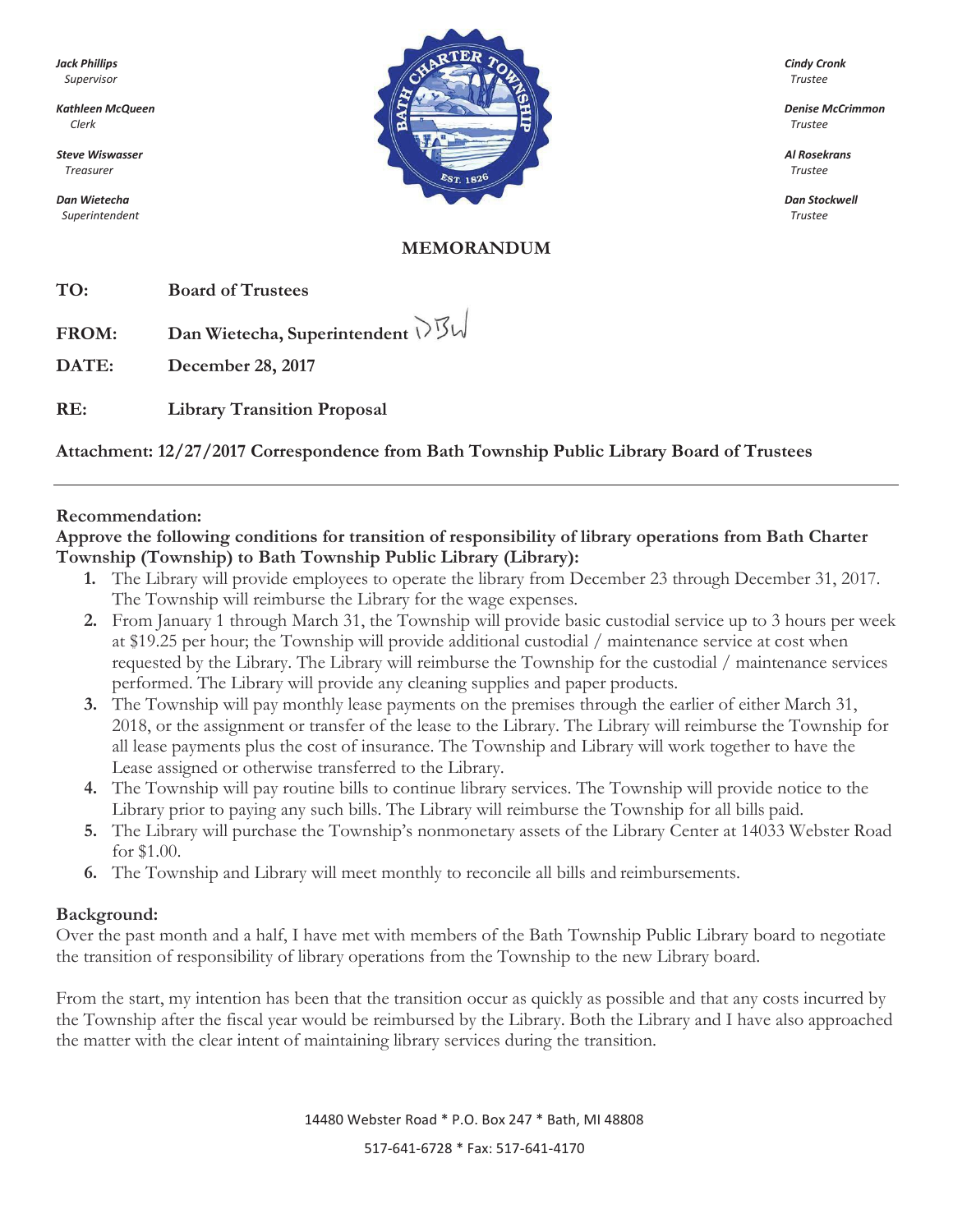During the past month and a half, the new Library board has accomplished much of the organizational needs for the transition. However a handful of matters are unable to be accomplished by January 1, 2018.

There is some difficulty regarding employee expenses between December 23 and December 31, 2017. The Township's 2017 fiscal year for payroll ended December 22, 2017. The Library's new 2018 fiscal year does not begin until January 1, 2018.

The proposal is to have the two part-time positions be employed by the Library during that last week of 2017 with the Township reimbursing the Library for the wages. This would be consistent with the intent to have the Township cover all expenses through December 31, 2017, the end of the regular fiscal year. And it would enable keeping the Township's payroll fiscal year and regular fiscal year straight. The 2017 Budget is plenty sufficient to cover the expense.

The Library is beginning to get quotes and explore other options for custodial / maintenance service. The proposal is for the Township to continue providing the service for up to three months with the Library reimbursing the expense.

Although most of the recurring expenses have already been switched over to the Library, there will undoubtedly be something that was overlooked. The Township and Library will work together to make sure that the Library is ultimately responsible for any 2018 bills.

The lease between Daryl Kesler and the Township requires three months notice to terminate the lease; it also contains a provision that Mr. Kesler allow the lease to be assigned to another entity. At this point, the intent is for the three parties to discuss how best to assign or otherwise transfer the lease to the Library. During the time that the lease remains in the Township's name, the Library would reimburse the Township for any lease payments and insurance premium. Hopefully the assignment can be accomplished within a month, but in no case would the lease remain in the Township's name longer than the three months notice.

I support and recommend the \$1.00 transfer of books, furniture, and other nonmonetary assets. The materials are unique to serving a library and of very limited value to the Township's other operation. Also, much of the material was originally acquired through donations.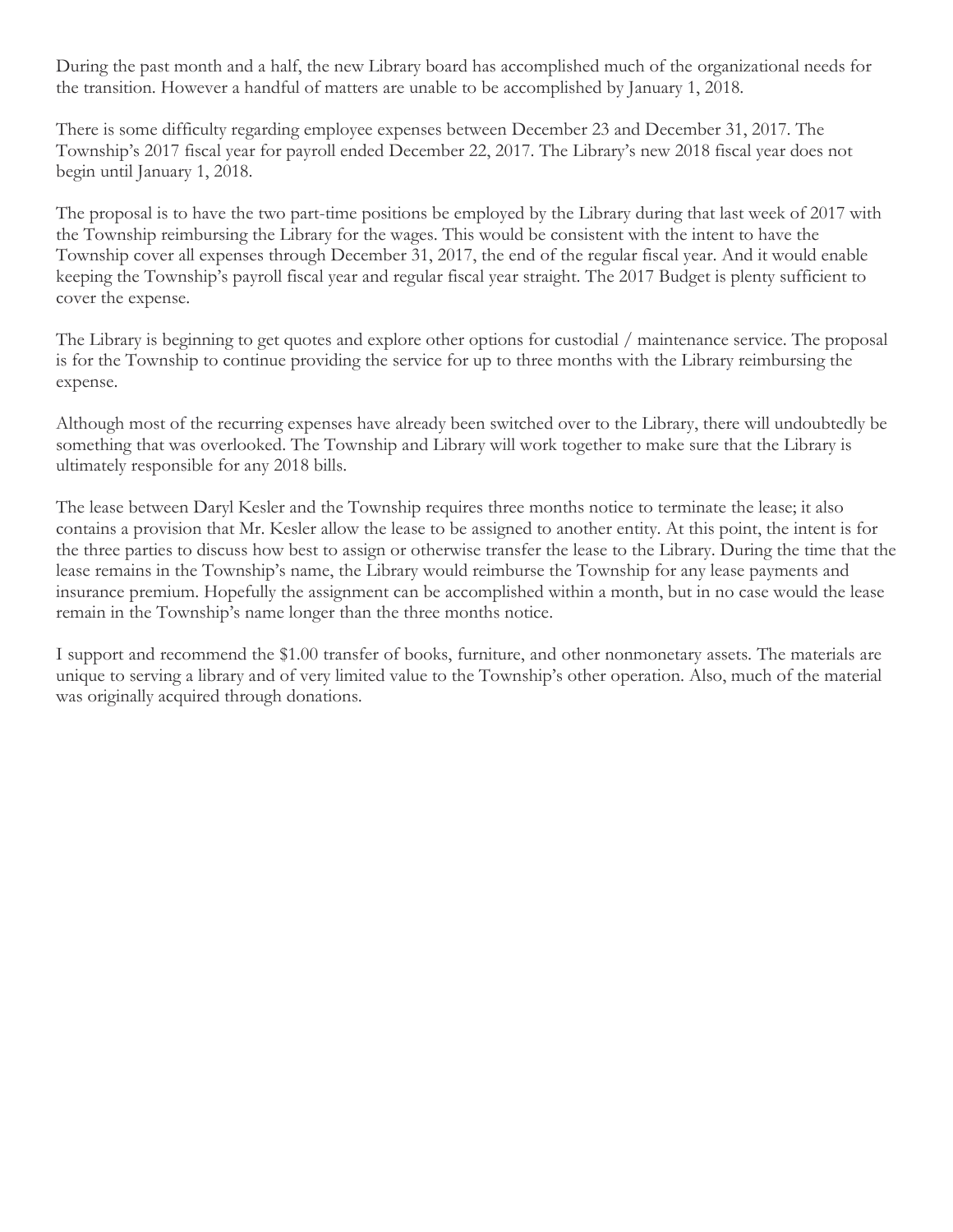Jack Phillips *Supervisor*

**Kathleen McQueen** *Clerk*

**Steve Wiswasser** *Treasurer*

**Dan Wietecha** *Superintendent*

December 28, 2017

Daryl Kesler POBox307 Bath, :rv1I 48808

Re: Notice to Terminate or Assign Lease Agreement

Dear Daryl:

You may be aware that the Bath Charter Township and a new legal entity Bath Township Public Library have been negotiating to transfer responsibilityfor the library's operation from the Township to Bath Township Public Library.I propose that the Township, BTP Library, and you discuss whether and howbest to assign or otherwise transfer the Lease at 14033 Webster Road.

In the event that a transfer is not negotiated, please accept this letter as three months written notice of the Township's desire to terminate the Lease on March 31, 2018, as required underthe terms of the Lease.

If you have any questions, please call me at  $(517)$  641-6728 or byemail at <u>dwietecha@bathtownship.us</u>.

Thank you.

On behalf of Bath Charter Township,

*<sup>v</sup>*/ /)vi- *Jc-t* /

Dan Wietecha Superintendent

Cc: Sue Garrity, Bath Township Public Library



Cindy Cronk *Trustee*

**Denise Mccrimmon** *Trustee*

**Al Rosekrans** *Trustee*

**Dan Stockwell** *Trustee*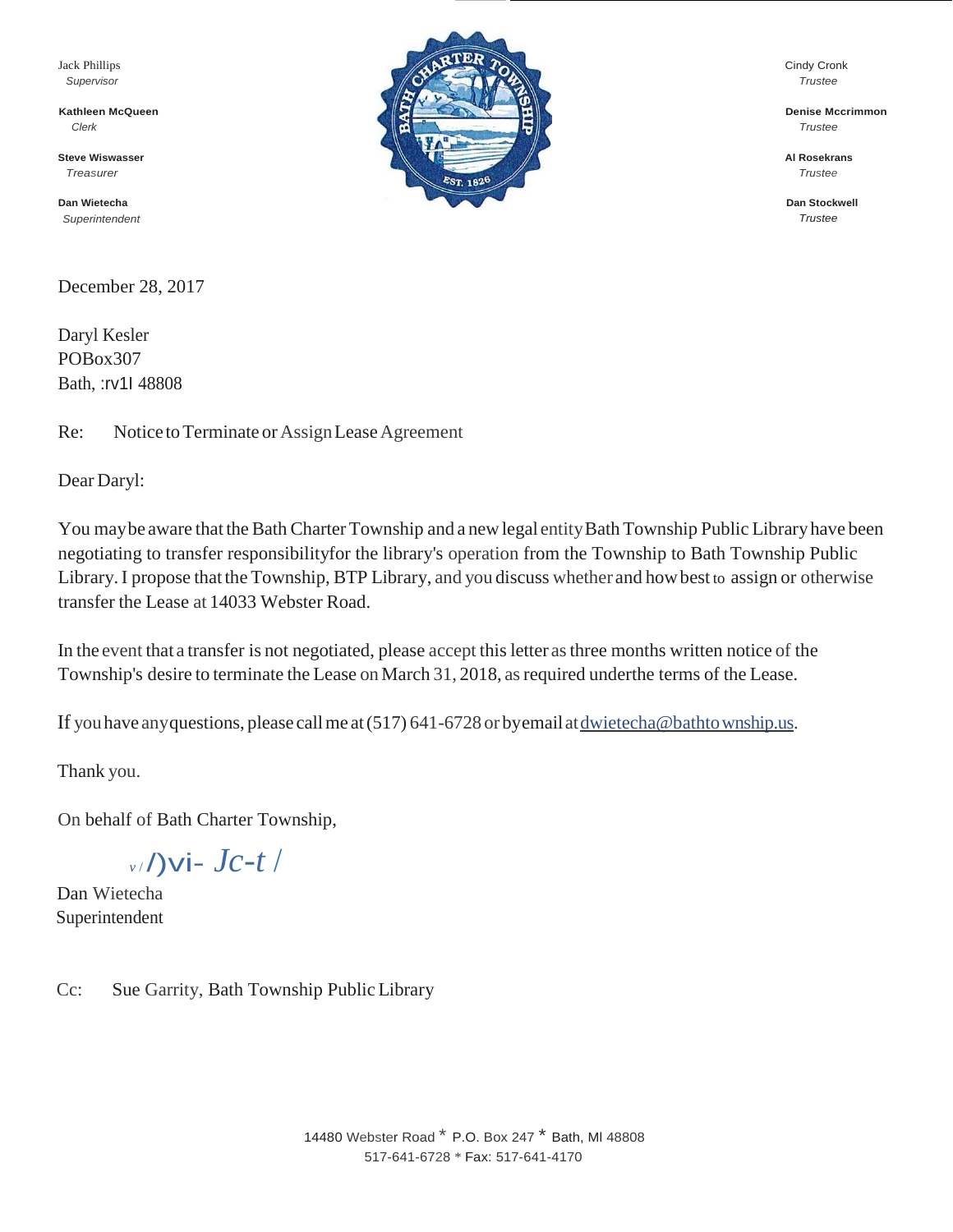# **Bath Township Public Library Board of Trustees**

Sue Garrity, President Theresa Kidd, Vice President Ryan Fewins-Bliss, Treasurer Shannon Vlasic, Secretary Shannon Vlasic, Secretary Lynn Bergen Ken Jensen Ken Jensen Ken Jensen Ken Jensen Ken Jensen Ken Jensen Ken Jensen Ken Jensen Ken Jensen

December 29, 2017

Daryl Kesler P.O. Box 307 Bath MI 48808

Dear Mr. Kesler,

As you may already be aware, the passage of a millage in November in Bath Township has resulted in the legal establishment of a public library in Bath Township. The Bath Township Public Library, funded by this millage, is taking over the assets of the Bath Township Library Center as of 1/1/18.

I have a copy of the lease for the property at 14033 Webster Road, and know that Dan Wietecha, Bath Township Superintendent, has reached out to you regarding terminating the lease on their behalf. We would like to initiate a lease and take up where they leave off.

We have already established insurance for the location through and so are prepared to assume responsibility as soon as possible. Please advise us as to the next steps to transition this lease from Bath Township to the Bath Township Public Library.

Many thanks in advance for your assistance. Please call or email if you have any questions or concerns.

Sincerely,

Sue Garrity

President Bath Township Public Library Board of Trustees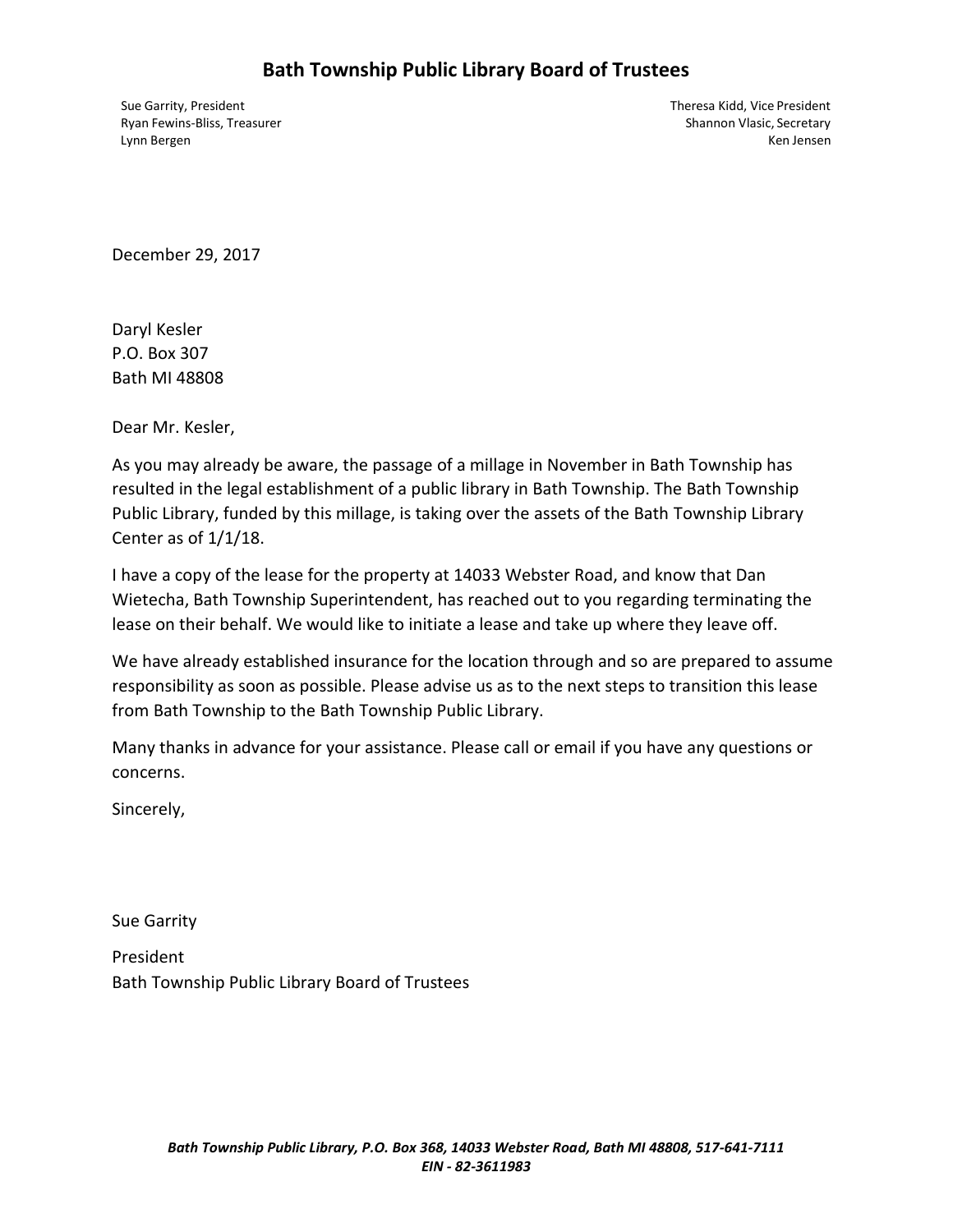# Fw: Hiring a Library Director

## Suzanne Garrity

Sat 12/30/2017 9:22 AM

To:Shannon Vlasic [<svlasic@bathtownshippubliclibrary.org>; R](mailto:svlasic@bathtownshippubliclibrary.org)yan Fewins-Bliss [<rfewins-bliss@bathtownshippubliclibrary.org>; L](mailto:rfewins-bliss@bathtownshippubliclibrary.org)ynn Bergen [<lbergen@bathtownshippubliclibrary.org>; T](mailto:lbergen@bathtownshippubliclibrary.org)heresa Kidd [<tkidd@bathtownshippubliclibrary.org>; K](mailto:tkidd@bathtownshippubliclibrary.org)en Jensen [<kjensen@bathtownshippubliclibrary.org>](mailto:kjensen@bathtownshippubliclibrary.org);

Hi all,

Here is my reply from Shirley Bruursema on the types of services that she can provide us pro bono during the hiring process.

Hiring will be back on the agenda, with the recommendation that we form a temporary committee to handle this challenge.

Thanks,

Sue

Sue Garrity President, Bath Township Public Library Board of Trustees 517‐927‐4162

**From:** [libsabsarg@aol.com <libsabsarg@aol.com>](mailto:libsabsarg@aol.com) **Sent:** Friday, December 29, 2017 9:28 PM **To:** Suzanne Garrity **Subject:** Re: Hiring a Library Director

Sue: This is something that I would not be a part of. This is a sideline business that KDL has started through the H.R. Department; Of course it would be cheaper than to go through a search group that I have used in the past. Anything I do is Free, however it might be to your advantage to participate with Brian and his group since it does take a bit of time to do this task and you all work. So I encourage you to use this arm of assistance in locating a candidate that would be of advantage to you; If I advise on how to hire your own Director it is using material on how to interview, on getting reference on how to write letters of regret etc.How to references etc. A this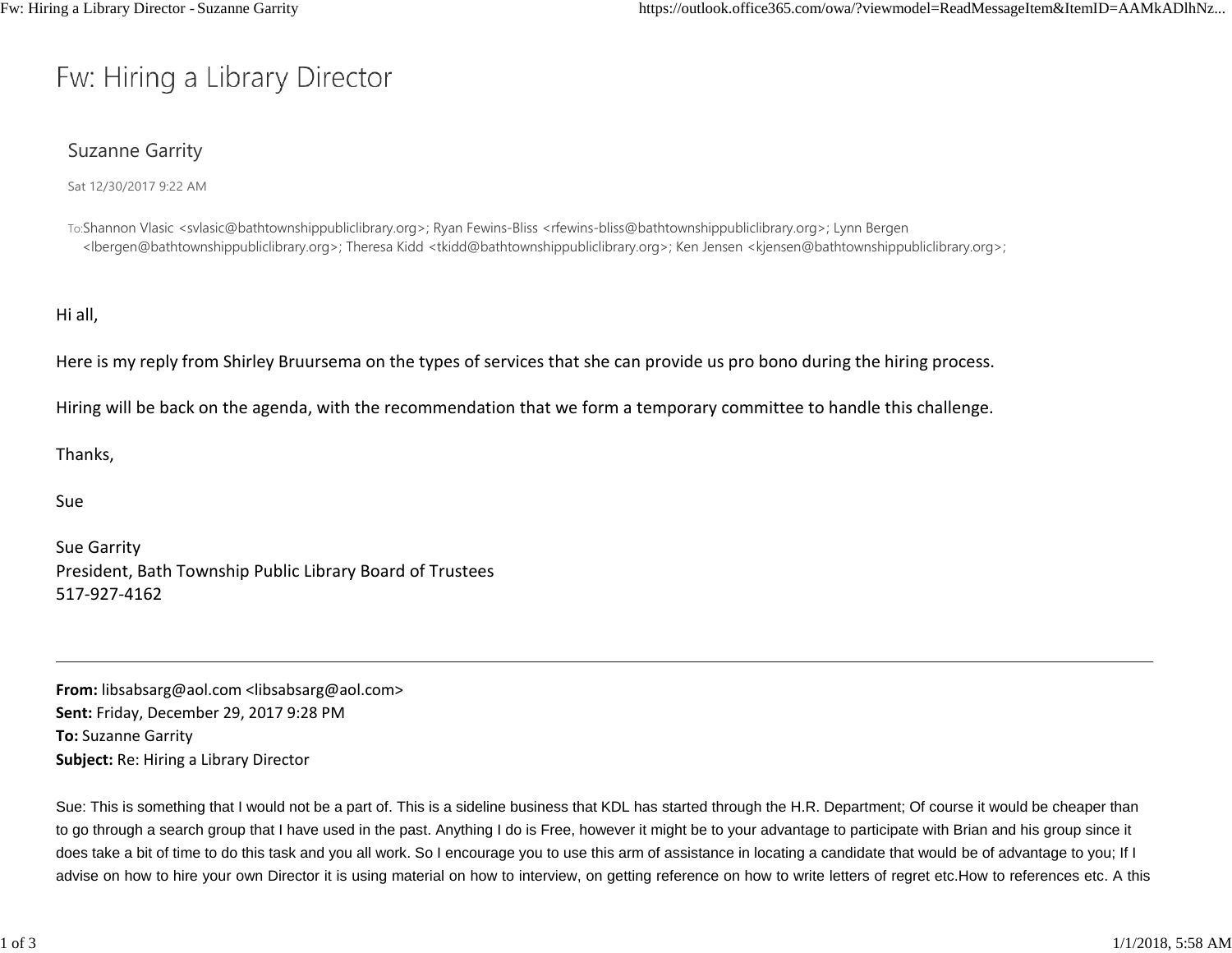point in time like I say it is time consuming so unless funding is an issue I would recommend you taking advantage of this service; I know they have had some contacts

from other Libraries not sure if they have signed on with others, this is a fairly new program.

Thanks for asking, you are doing great at accomplishing so much in a short time: Give yourself a pat on the back; A very Happy Blessed 2018 New Year;

Shirley:

[libsabsarg@aol.com](mailto:libsabsarg@aol.com)

-----Original Message-----

From: Suzanne Garrity [<sgarrity@bathtownshippubliclibrary.org>](mailto:sgarrity@bathtownshippubliclibrary.org) To: Shirley Bruursema [<libsabsarg@aol.com>](mailto:libsabsarg@aol.com) Cc: Ryan Fewins-Bliss [<rfewins-bliss@bathtownshippubliclibrary.org>](mailto:rfewins-bliss@bathtownshippubliclibrary.org) Sent: Mon, Dec 25, 2017 7:30 am Subject: Hiring a Library Director

Hi Shirley,

We've had a call with KDL to learn about their offering to assist with hiring a Library Director, and our board is now interested in finding out what you could do to assist us in the hiring process.

How would you feel most comfortable sharing that information? Ryan Fewins‐Bliss, our treasurer, and I did a conference call with the KDL folks to collect information, so we could certainly do the same with you. I know that Ryan is kind of out of circulation this week for the holidays, but otherwise we can do that at your convenience. He can set up a conference number for our use.

I hope you're having a wonderful holiday! I'm enjoying a few days of sort‐of downtime to get myself organized before the next onslaught.

Just as an FYI, here are some milestones we've passed so far:

- Four board meetings
- Officers elected
- Website & email set up
- Public Budget Hearing
- Turned in information required by Library of Michigan for establishment
- EIN obtained
- Bank account opened
- Payroll vendor identified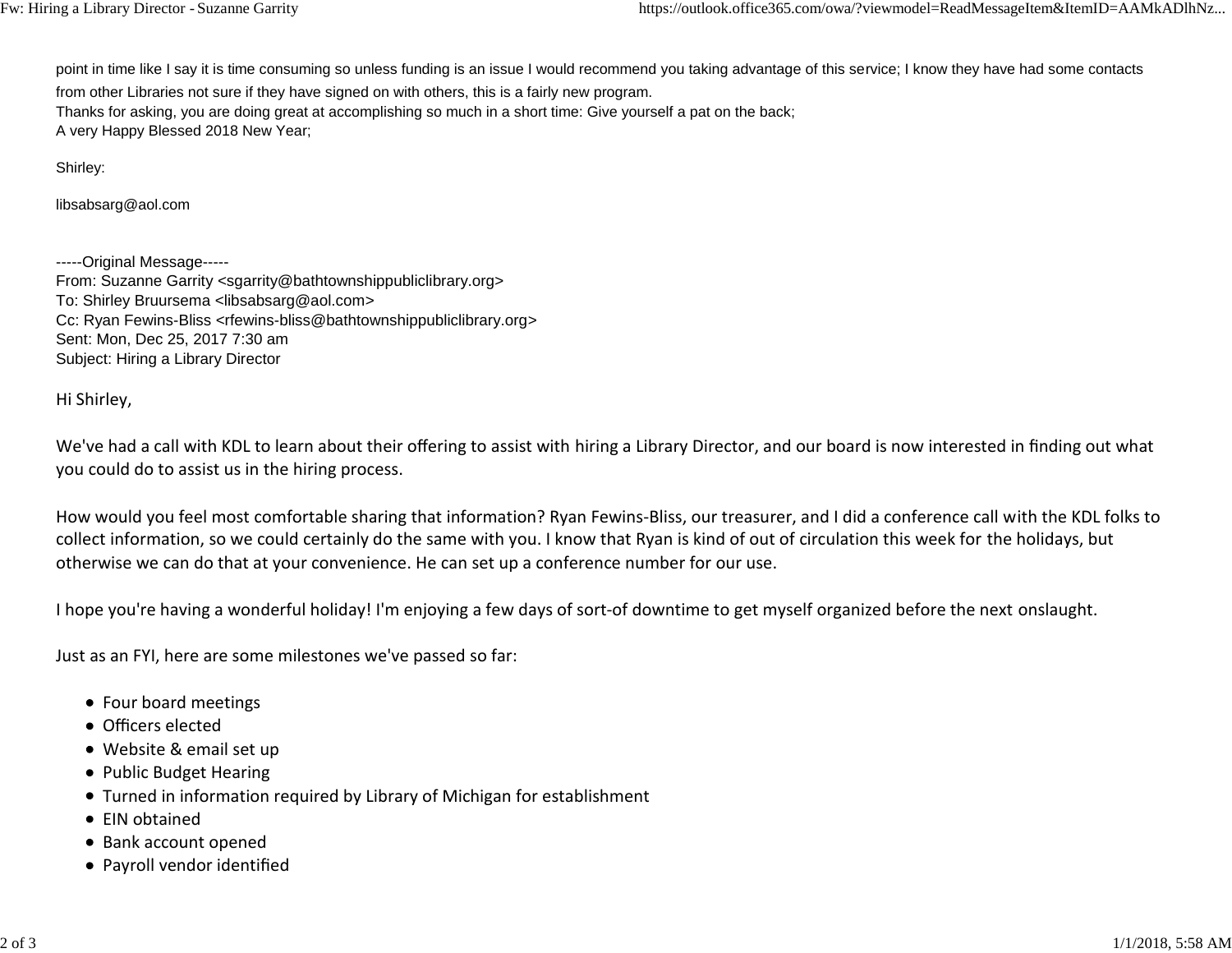- Accounting software identified
- Engaged with an audit firm for accounting advice
- Engaged with law firm for opinion on penal fine contract with DeWitt District Library
- Draft bylaws developed and discussed, legal review requested
- In process of changing billings from all vendors to new entity/P.O. Box
- Requested quote from new company to provide IT support including enterprise level internet filtering options
- In process of negotiating final transition items with Bath Charter Township
- Documents prepared for negotiations with DeWitt on continuing service to patrons while we're in the process of converting to ILS that will work with MeL

## It's been a crazy few weeks!

Again - I hope you're enjoying a wonderful holiday season with your family. We are grateful for the opportunity to learn more about what you would be able to do to help us in hiring a full-time professional Library Director.

Thanks,

Sue

Sue Garrity President, Bath Township Public Library Board of Trustees P.O. Box 368, Bath MI 48808 517‐927‐416[2](http://www.bathtownshippubliclibrary.org/) [www.bathtownshippubliclibrary.org](http://www.bathtownshippubliclibrary.org/)

# Bath Township Public Library

## [www.bathtownshippubliclibrary.org](http://www.bathtownshippubliclibrary.org/)

Based on the Bath Township Library Center - a department of Bath Township - now becoming legally established as a public library in Michigan. Thanks to the wonderful voters who voted yes on our...